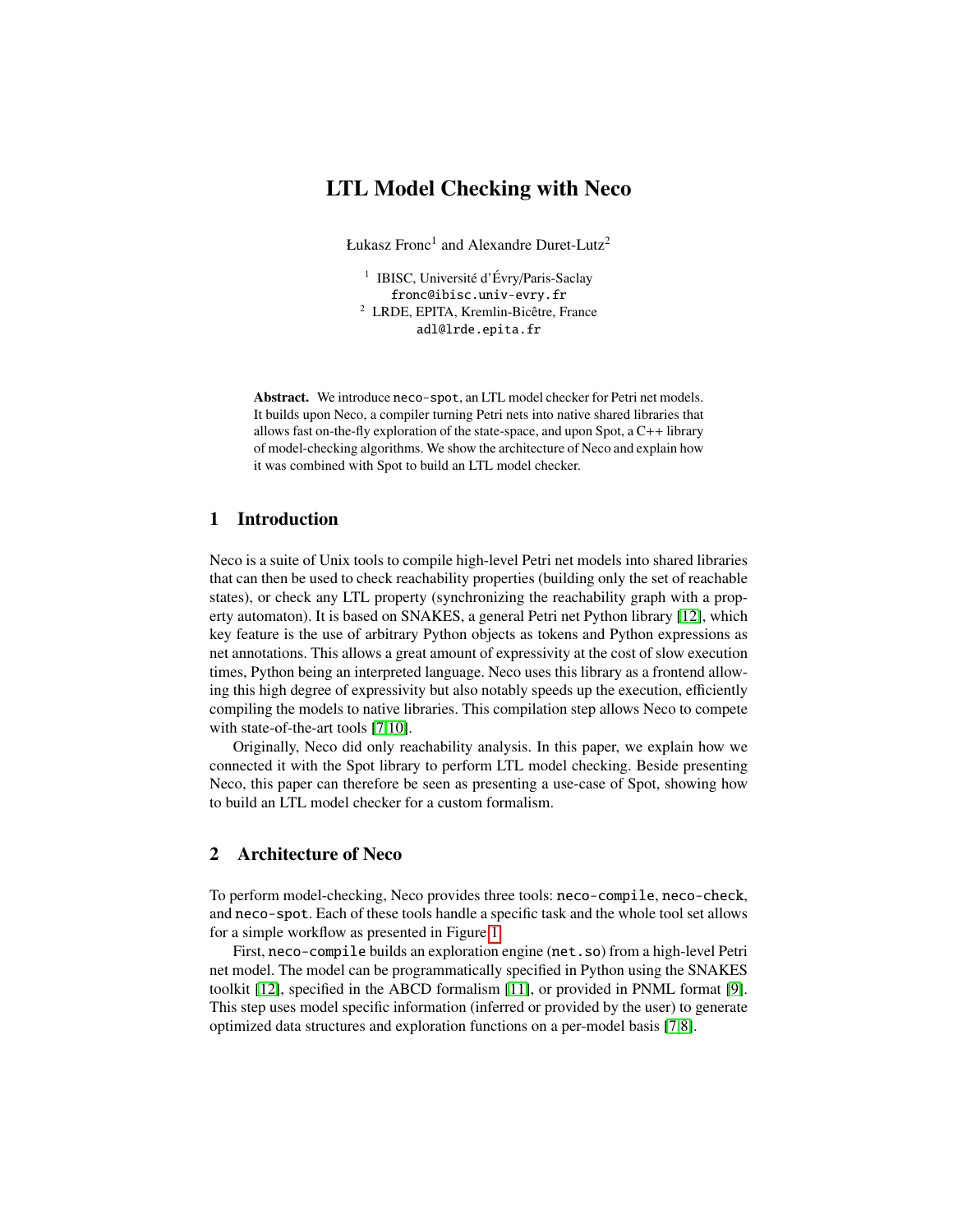

<span id="page-1-0"></span>Fig. 1. The architecture of Neco.

Next, we set up an atomic proposition checker. Because Spot is a general modelchecking library, it does not provide a language for atomic propositions. So each tool using Spot has to provide its atomic proposition language, but also functions to check these. This is the role of neco-check tool. It takes a LTL formula as an input, then decomposes it in order to extract atomic propositions. During this step a simplified formula where all atomic propositions were replaced by simple identifiers is produced (spot formula). The tool keeps the track of these atoms using an identifier-atomic proposition map, which can also be used to understand the simplified formula. The exploration engine being model-specific, neco-check cannot make any assumption about the Petri net marking structure or memory layout. Fortunately net.so exports some metadata (compilation trace) about the marking structure that is used by neco-check to generate check functions for each atomic proposition. The last function we produce is a main check function that serves as an interface for the whole module. It returns the value of atomic propositions based on their identifiers and a provided states. All functions generated, we can compile the code producing the shared library checker.so.

The model-checking procedure is performed by the third and last tool: neco-spot. This tool takes as inputs: the LTL formula to check (spot formula), the exploration engine library to build the reachability graph on demand (net.so), and the atomic proposition checker module to check atomic proposition values (checker.so). Then using the Spot library outputs a counterexample if one exists, and builds the whole state space otherwise.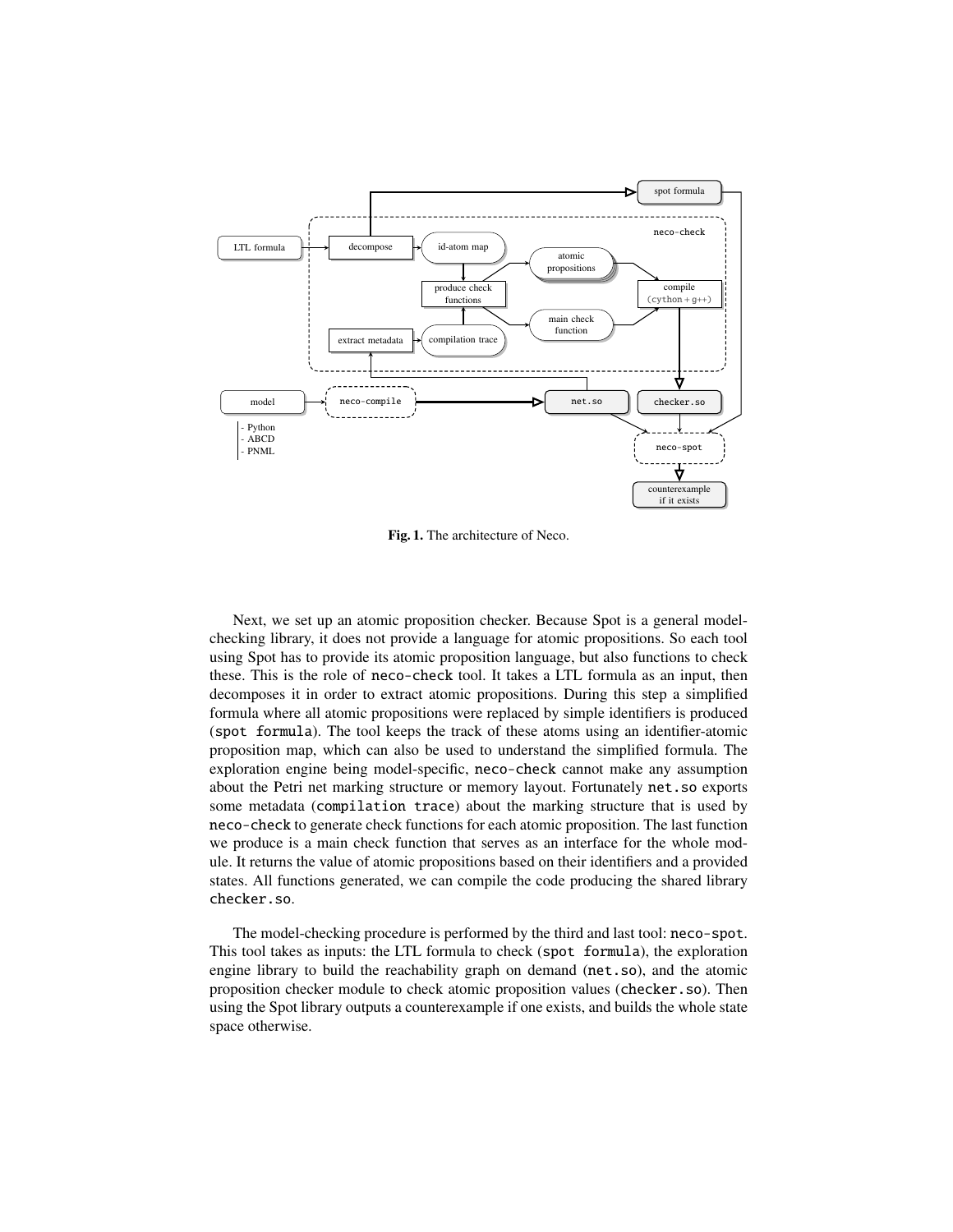### 3 Bridge between Neco and Spot

We now describe how we built our LTL model-checking tool, neco-spot, combining Neco's exploration engine with the model-checking algorithms of Spot [\[4\]](#page-3-6).

Spot handles Transition-based Generalized Büchi Automata (TGBA), which, as the name suggests are Büchi automata with transition-based generalized acceptance conditions. TGBA allows for more compact representation of LTL properties [\[3\]](#page-3-7), and can be checked for emptiness efficiently [\[2\]](#page-3-8). The TGBA is also an abstract  $C++$  class, tgba, with an interface that allows on-the-fly exploration. Kripke structures are viewed as a subclass of tgba without acceptance sets.

The automata-theoretic approach is implemented by neco-spot as follows:

- 1. A wrapper of net.so and checker.so that presents the reachability graph of the model as a subclass of Spot's kripke class. The interface boils down to three functions:  $get\_init\_state()$  returns the initial state,  $succ\_iter(s)$  returns an iterator on the successors of the state s, and state\_condition(s) returns the valuation of the atomic propositions for the state s. Note that this interface allows an on-the-fly exploration of the state space, computing the results of  $succ\_iter(s)$ and state condition(s) on demand, by simply calling the relevant functions compiled in net.so and checker.so.
- 2. The LTL formula is simplified, converted into a TGBA, which is in turn also simplified. All these operations are functions offered by Spot [\[3\]](#page-3-7).
- 3. The previous two automata are synchronized using the class tgba product of Spot (another subclass of tgba). This synchronous product object is actually constructed in constant time, and delays its computation until it is actually explored.
- 4. The synchronous product is checked for emptiness using any of the emptiness check algorithms implemented by Spot [\[4\]](#page-3-6). It is this emptiness check procedure that will trigger the on-the-fly computation of the product, which will in turn construct the part of the reachability graph that need to be explored.
- 5. If the product was empty, a counterexample is computed and displayed.

The most important part of the work for building neco-spot therefore consisted in implementing the interface for Spot's kripke class; the rest is just chaining calls to various algorithms of Spot.

### 4 Possible Evolutions

There are a couple features of Spot that we do not use in neco-spot, and that will constitute some easy extensions.

A first one is the support of the linear fragment of the Property Specification Language [\[1\]](#page-3-9) (PSL), a superset of LTL. Spot has built-in support for PSL, and all it would require is an extension of Neco's parser of formulas.

A second extension would be to support for weak fairness properties [\[5\]](#page-3-10) in the model. Currently, neco-spot presents its model as an instance of the kripke class, which is just a TGBA without acceptance conditions, but it could present the model as a fair kripke where states can be associated to acceptance sets representing weak fairness constraints.